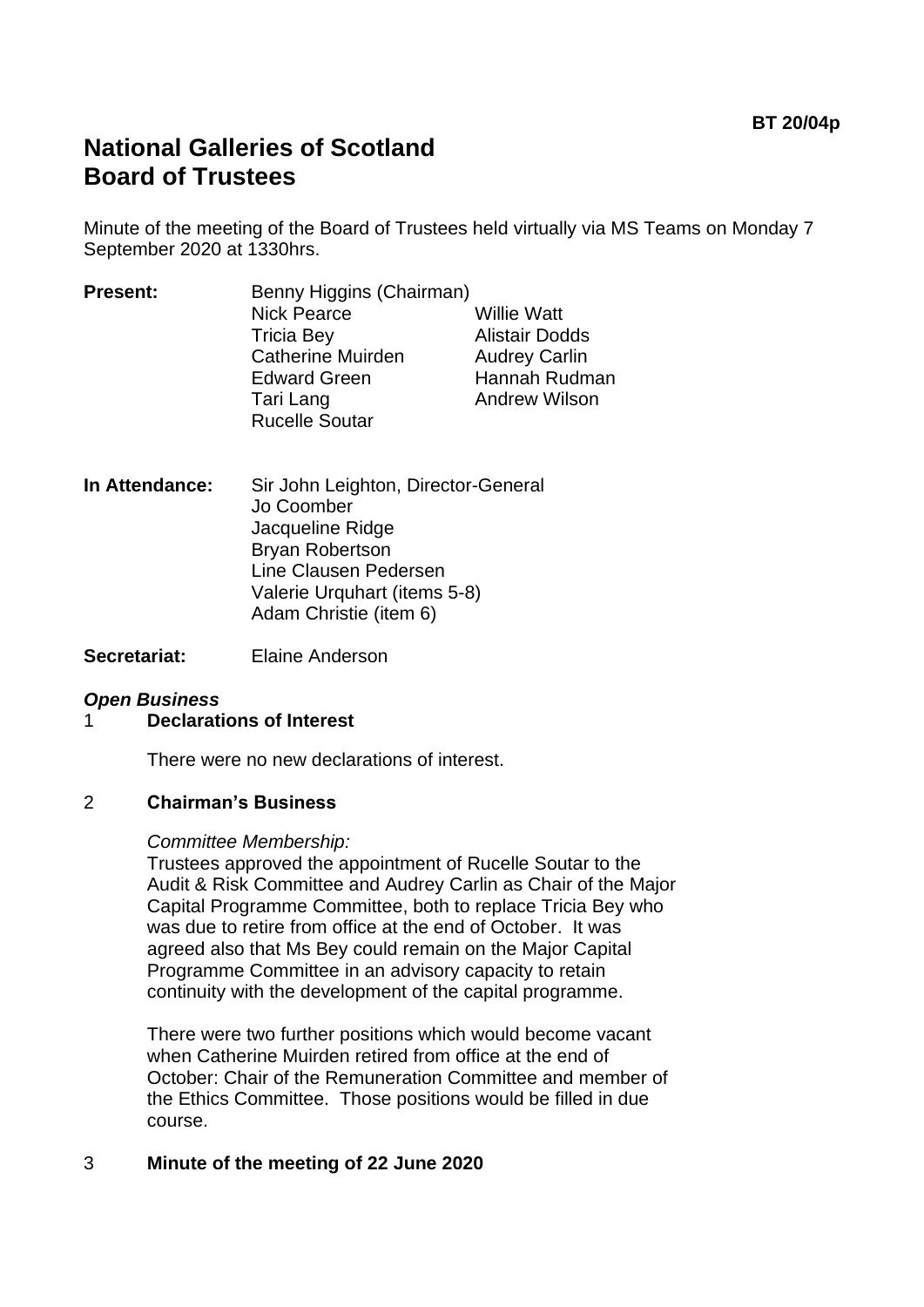The minute of the meeting of 22 June was approved as a correct record.

#### 4 **Matters Arising**

There were no matters arising.

#### 5 **Director-General's Report**

The Director-General updated colleagues on the reopening of the galleries. The SNG and Modern One had reopened in the previous few weeks. Colleagues were commended on their hard work in managing this complex process.

#### *Equalities:*

The Director-General commented on progress with the equalities work in relation to Black Lives Matter, noting that a report would come to the Board later in the year. The Chairman was sponsoring the Equalities Working Group on behalf of the trustees. It was noted that two national groups had been set up in Scotland, to which NGS hoped to contribute.

#### *Capital projects:*

Much discussion had been carried out on assessing the impact of Covid on the major capital projects. A joint meeting of the ARC and MCP had been set up for next week to discuss this further.

*Artist Rooms and Anthony d'Offay;* Discussion redacted.

## 6 **Reopening and Recovery: Update on Progress**

*Adam Christie in attendance*

Mr Robertson explained the approach to re-opening and the key dates on the run up to opening the SNG and Modern One in recent weeks.

Brian Doneghan, Head of Operations, was commended for his robust management of the process.

Mr Christie outlined some of the feedback received from visitors so far, either by email survey or on the day of the visit via front of-house colleagues. Mystery shopper visits had also restarted and would feed into the process. Feedback so far had been very positive, with lots of excellent comments about the front-ofhouse team. The Smartify app had proved popular. There had been some disappointment noted about the lack of access to the Impressionists and smaller room closures, but things had been put in place to manage those expectations and make as much of the gallery space available as possible. All feedback, positive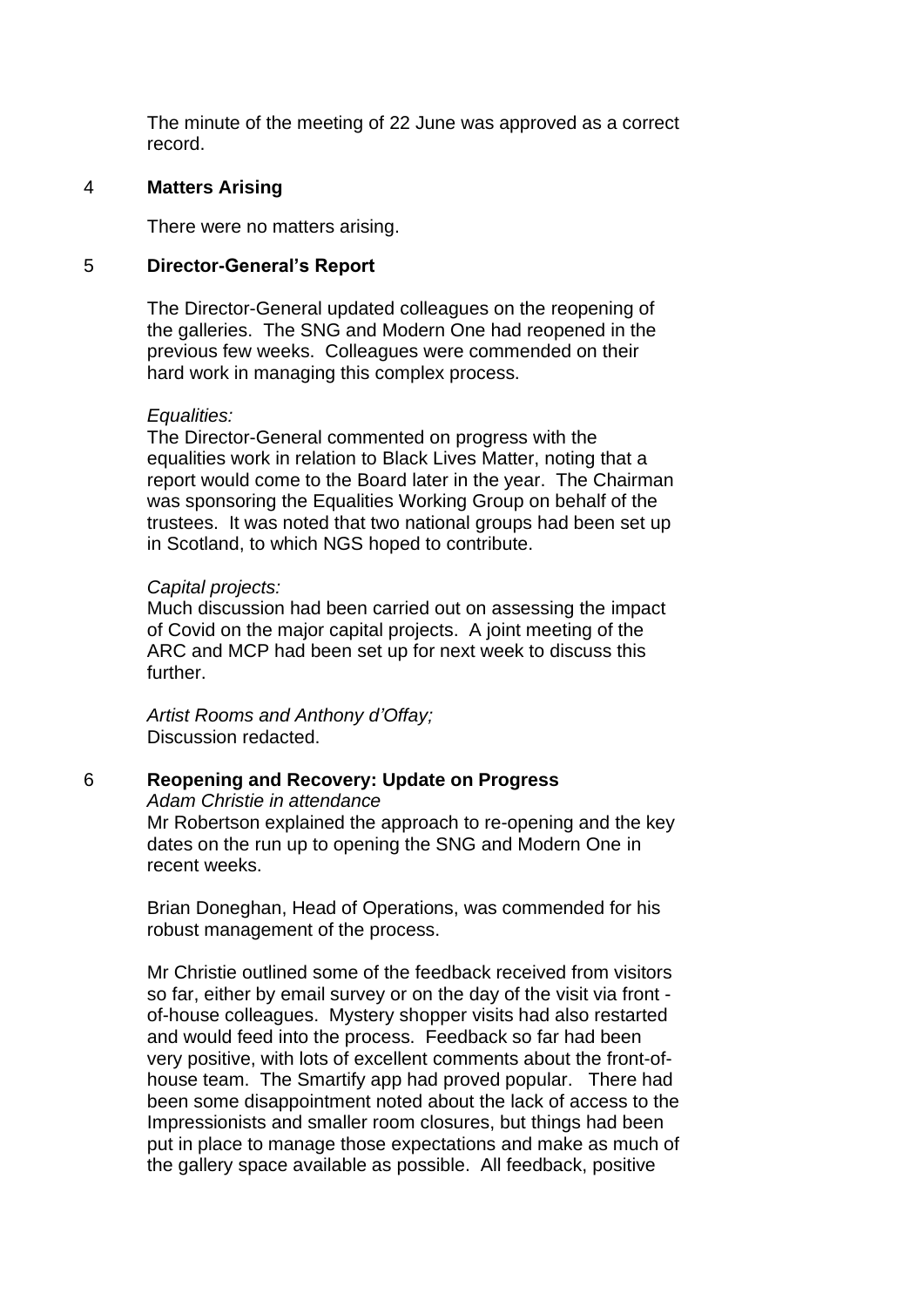and negative, was being taken into account and managed as swiftly as possible.

Feedback for Modern One had been particularly positive in the early days of reopening.

A date of 24 October had been set for the reopening of Modern Two and the opening of the Harryhausen exhibition.

Mr Robertson noted the cost implications of opening up all galleries. Additional staff members were required for each gallery, which may make opening all sites at the same time prohibitive. This was currently under review.

In terms of staff returning to site, discussions were underway to ensure that only those who needed to be on site would return in the short term. Others would remain working from home. Processes had been put in place to reassure colleagues of the safety of the sites.

Trustees raised a number of queries, commending the team for the excellent work so far. The future remained uncertain and would doubtless present more challenge going forward.

Ms Coomber noted that some of the shops and cafes had reopened. Further information would be provided in the Public Engagement report.

The Director-General noted that the organisation had to start considering strategic planning in relation to the new world. This process was underway, with the assistance of Andrew Wilson.

## *Reserved Business*

## 7 **Financial Matters**

Discussion redacted.

## 8 **Major Projects Progress Reports**

Discussion redacted.

## *Open Business*

## 9 **Reports**

9.1 **Collection & Research and Collection Care**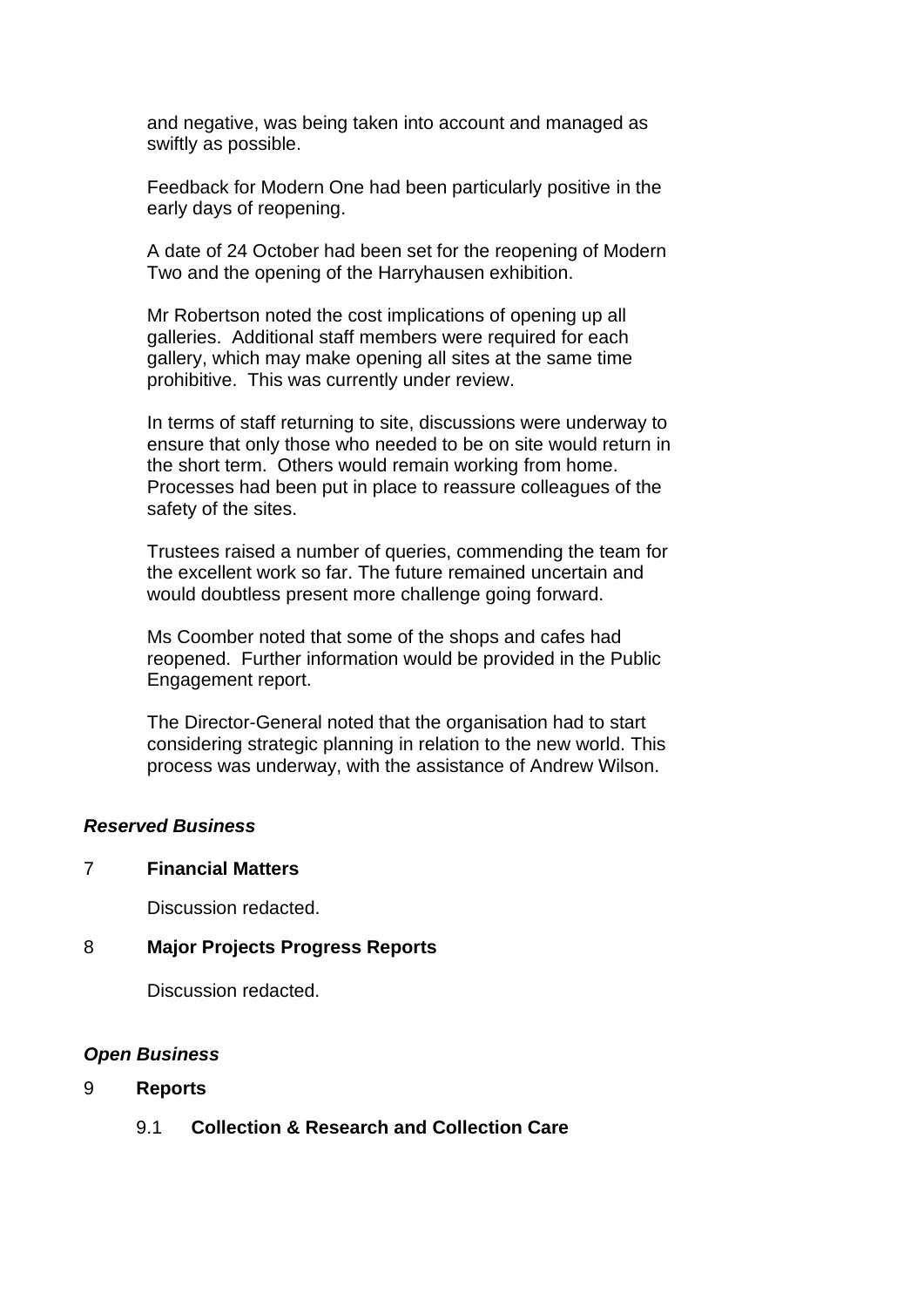Ms Pedersen introduced the report and invited questions.

9.1.1 *Edinburgh: The Dean* by James Paterson 1854- 1932 Trustees approved the use of the Laird Trust Fund to purchase this work.

#### 9.2 **Public Programme 2020-21**

Ms Pedersen outlined the current programme and plans for the remainder of the year. The reopening date for the Portrait Gallery had not been set yet, however its opening show would be focused on experiences from 2020. The Harryhausen installation was well underway for opening at Modern Two at the end of October.

Trustees queried why the Harryhausen show was on for such a long period of time. Ms Coomber noted that the exhibition was expensive to run and was a very immersive experience. There was also much interest externally in the show. The long run would allow more visitors to attend (bearing in mind reduced capacity) and maximise the opportunity. It was hoped that the retail offer could meet demand, although purchasing had been limited due to cash flow challenges. There was excellent opportunity to sell online also.

## 9.3 **Public Engagement Quarterly Report**

Ms Coomber reported on activities and output within the public engagement directorate.

Face coverings had been created by community groups and shared with the local community at Granton.

Ms Coomber noted that significant advance ticket sales for Harryhausen. Ecommerce had been very successful and online sales had increased significantly. Donations online had also increased having added an ask to ticket bookings.

Modern One café was operating at 40-50% of previous capacity. At the Link this was significantly lower, but that was most likely to do with the low numbers of people in the city centre.

Ms Rudman noted that success of the digital content and the particular success of the Friday Art Quiz.

## 9.4 **Chief Operating Officer: Quarterly Report**